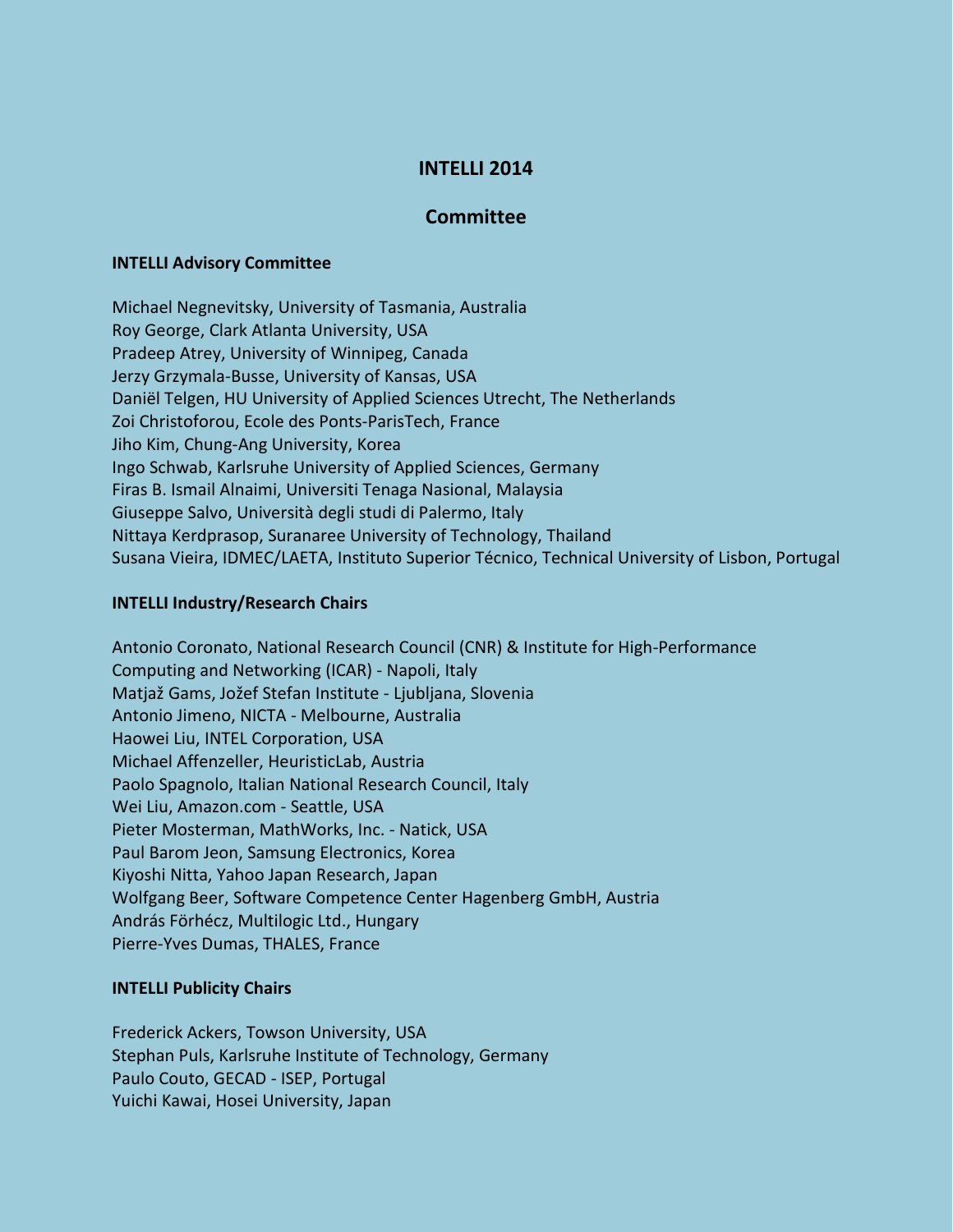#### **INTELLI 2014 Technical Program Committee**

Syed Sibte Raza Abidi, Dalhousie University - Halifax, Canada Witold Abramowicz, The Poznan University of Economics, Poland Michael Affenzeller, HeuristicLab, Austraia Samir Aknine, Université Lyon 1, France Zaher Al Aghbari, University of Sharjah, UAE Firas B. Ismail Alnaimi, Universiti Tenaga Nasional, Malaysia Ioannis Anagnostopoulos, University of Thessaly, Greece Rachid Anane, Coventry University, UK Andreas S. Andreou, Cyprus University of Technology - Limassol, Cyprus Ngamnij Arch-int, Khon Kaen University, Thailand Wudhichai Assawinchaichote, Mongkut's University of Technology -Bangkok, Thailand Pradeep Atrey, University of Winnipeg, Canada Paul Barom Jeon, Samsung Electronics, Korea Daniela Barreiro Claro, Federal University of Bahia, Brazil Rémi Bastide, Université Champollion, France Carmelo J. A. Bastos-Filho, University of Pernambuco, Brazil Bernhard Bauer, University of Augsburg, Germany Barnabas Bede, DigiPen Institute of Technology - Redmond, USA Noureddine Belkhatir, University of Grenoble, France Orlando Belo, University of Minho, Portugal Petr Berka, University of Economics, Prague, Czech Republic Félix Biscarri, University of Seville, Spain Luis Borges Gouveia, University Fernando Pessoa, Portugal Abdenour Bouzouane, Université du Québec à Chicoutimi, Canada José Braga de Vasconcelos, Universidade Atlântica, Portugal Stefano Bromuri, University of Applied Sciences Western Switzerland, Switzerland Rui Camacho, Universidade do Porto, Portugal Luis M. Camarinha-Matos, New University of Lisbon, Portugal Longbing Cao, University of Technology - Sydney, Australia Sérgio Campello, Escola Politécnica de Pernambuco - UPE, Brazil Jose Jesus Castro Sanchez, Universidad de Castilla-La Mancha - Ciudad Real, Spain Marc Cavazza, University of Teesside - Middlesbrough, UK Kit Yan Chan, Curtin University - Western Australia, Australia Chin-Chen Chang, Feng Chia University, Taiwan, R. O. C. Maiga Chang, Athabasca University, Canada Yue-Shan Chang, National Taipei University, Taiwan Naoufel Cheikhrouhou, Ecole Polytechnique Fédérale de Lausanne, Switzerland Rung-Ching Chen, Chaoyang University of Technology, Taiwan Li Cheng, BII/A\*STAR, Singapore Been-Chian Chien, National University of Tainan, Taiwan Sunil Choenni, Ministry of Security and Justice, The Netherlands Byung-Jae Choi, Daegu University, Korea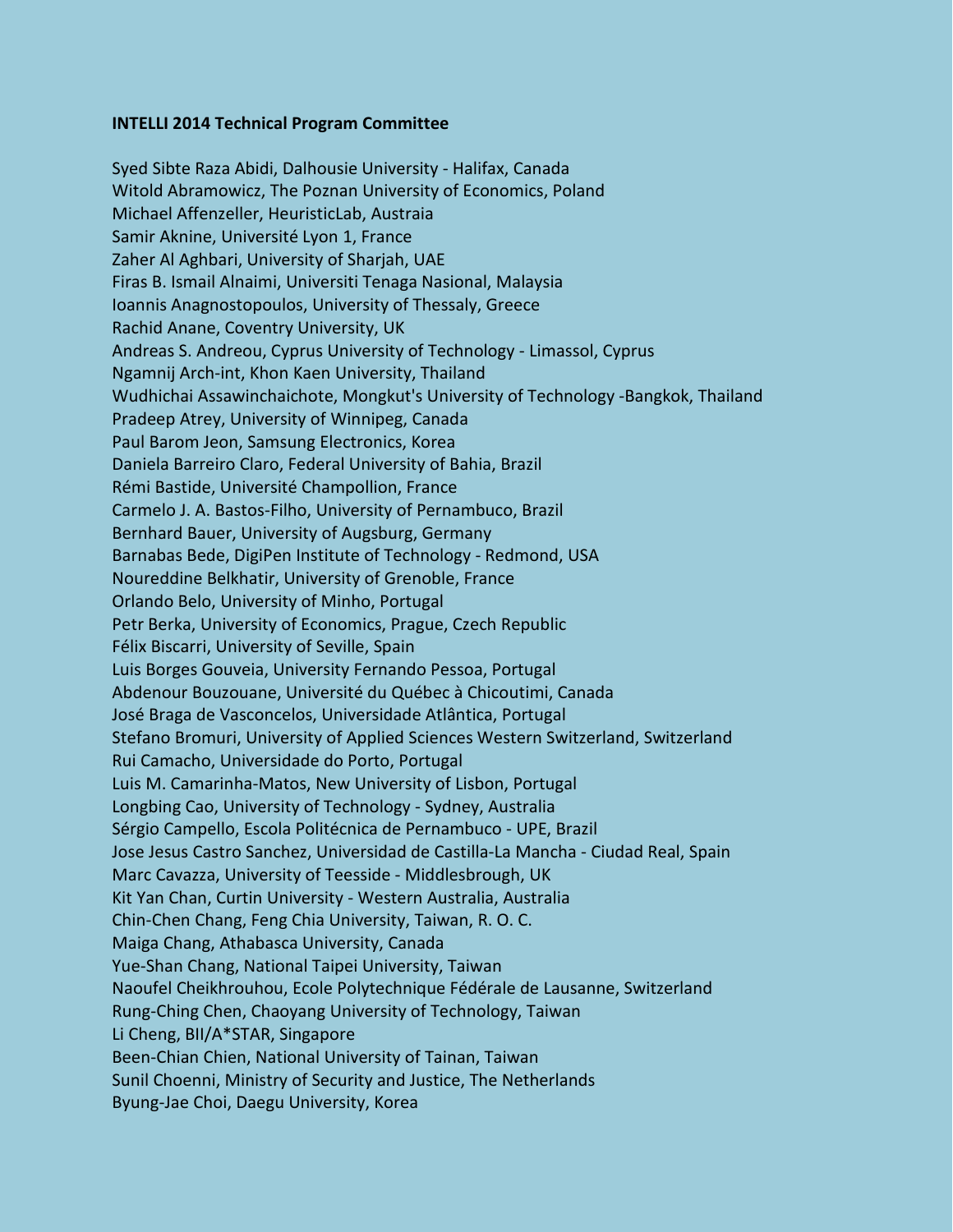Chin-Wan Chung, Korea Advanced Institute of Science and Technology (KAIST), Korea Antonio Coronato, National Research Council (CNR)& Institute for High-Performance Computing and Networking (ICAR) - Napoli, Italy Sharon Cox, Birmingham City University, UK Nora Cuppens, TELECOM Bretagne, France Arianna D'Ulizia, Research Council - IRPPS, Italy Chuangyin Dang, City University of Hong Kong, Hong Kong Sara de Freitas, Coventry University, UK Suash Deb, IRDO, India Angel P. del Pobil, Universitat Jaume-I, Spain Vincenzo Deufemia, Università di Salerno - Fisciano, Italy Kamil Dimililer, Near East University, Cyprus Tadashi Dohi, Hiroshima University, Japan Andrei Doncescu, LAAS-CNRS - Toulouse France Elena-Niculina Dragoi, "Gheorghe Asachi" Technical University of Iasi, Romania Partha Dutta, Rolls-Royce Singapore Pte Ltd, Singapore Marcos Eduardo Valle, University of Campinas, Brazil Shu-Kai S. Fan, National Taipei University of Technology, Taiwan Aurelio Fernandez Bariviera, Universitat Rovira i Virgili, Spain Edilson Ferneda, Catholic University of Brasília, Brazil Manuel Filipe Santos, Universidade do Minho, Portugal Adina Magda Florea, University "Politehnica" of Bucharest, Romania Juan J. Flores, Universidad Michoacana, Mexico Gian Luca Foresti, University of Udine, Italy Rita Francese, Università di Salerno - Fisciano, Italy Santiago Franco, University of Auckland, New Zealand Kaori Fujinami, Tokyo University of Agriculture and Technology, Japan Naoki Fukuta, Shizuoka University, Japan Matjaž Gams, Jožef Stefan Institute - Ljubljana, Slovenia Sasanko Sekhar Gantayat**,** GMR Institute of Technology, India Leonardo Garrido, Tecnológico de Monterrey - Campus Monterrey, Mexico Alexander Gelbukh, Mexican Academy of Sciences, Mexico David Gil, University of Alicante, Spain Anandha Gopalan, Imperial College London, UK Sérgio Gorender, UFBA, Brazil Victor Govindaswamy, University of Texas at Arlington, USA Manuel Graña, Facultad de Informatica - San Sebastian, Spain David Greenhalgh, University of Strathclyde, UK Christophe Guéret, Free University Amsterdam, The Netherlands Bin Guo, Northwestern Polytechnical University, China Sung Ho Ha, Kyungpook National University, Korea Maki K. Habib, The American University in Cairo, Egypt Sami Habib, Kuwait University, Kuwait Belal Haja, University of Tabuk, Saudi Arabia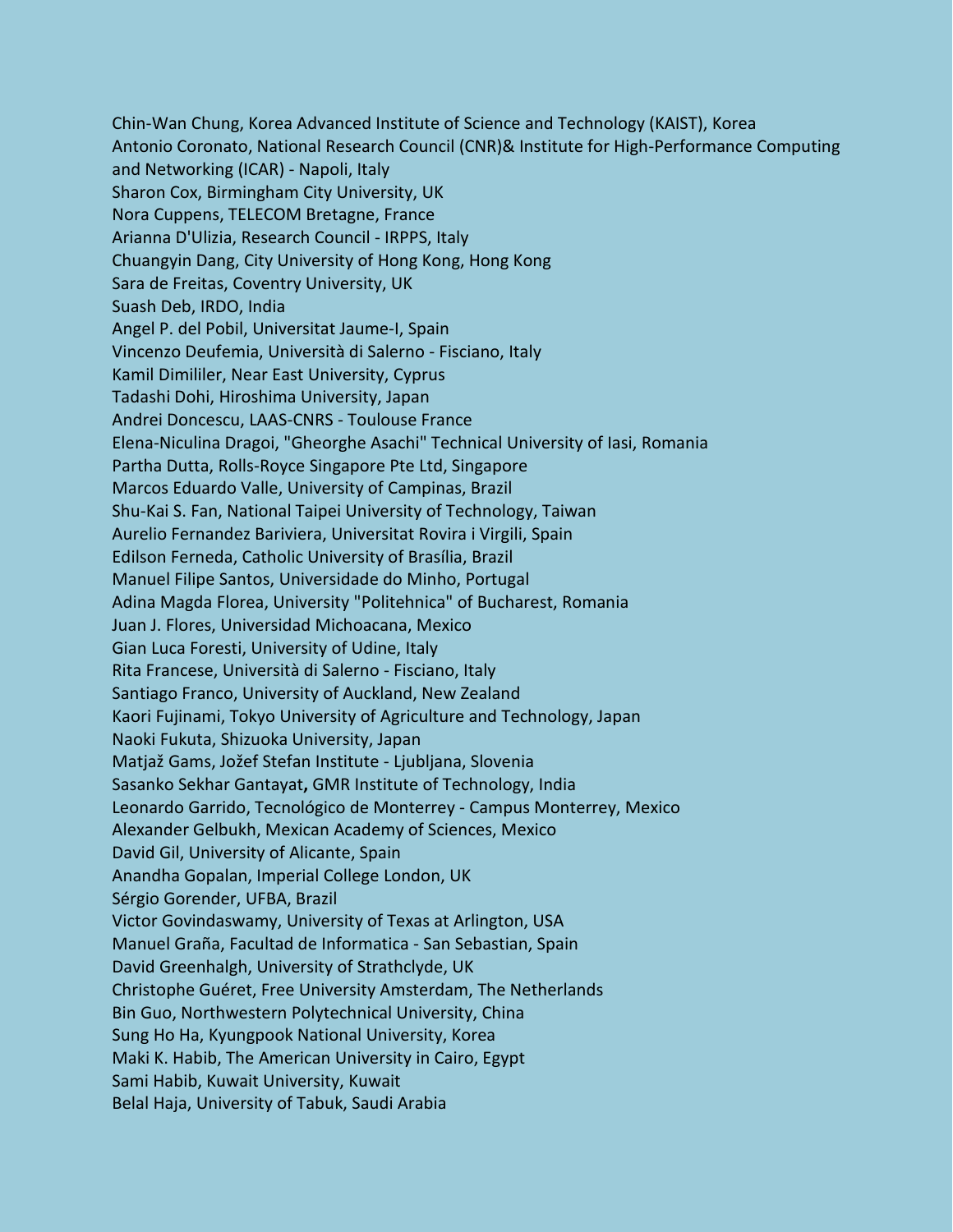Sven Hartmann, Technische Universität Clausthal, Germany Fumio Hattori, Ritsumeikan University - Kusatsu, Japan Jessica Heesen, University of Tübingen, Germany Pilar Herrero, Universidad Politecnica de Madrid, Spain Benjamin Hirsch, Khalifa University - Abu Dhabi, United Arab Emirates Didier Hoareau, University of La Réunion, France Tetsuya Murai Hokkaido, University Sapporo, Japan Wladyslaw Homenda, Warsaw University of Technology, Poland Katsuhiro Honda, Osaka Prefecture University, Japan Tzung-Pei Hong, National University of Kaohsiung, Taiwan Samuelson W. Hong, Zhejiang University of Finance & Economics, China Bin Hu, Birmingham City University, UK Yo-Ping Huang, National Taipei University of Technology - Taipei, Taiwan Germán Hurtado, University College Ghent & Ghent University, Belgium Ming Huwi Horng, National PingTung Institute of Commerce, Taiwan Carlos A. Iglesias, Universidad Politecnica de Madrid, Spain Fodor János, Óbuda University – Budapest, Hungary Jayadeva, Indian Institute of Technology - Delhi, India Antonio Jimeno, NICTA - Melbourne, Australia Yanguo Jing, London Metropolitan University, UK Maria João Ferreira, Universidade Portucalense - Porto, Portugal Janusz Kacprzyk, Polish Academy of Sciences, Poland Epaminondas Kapetanios, University of Westminster - London, UK Nikos Karacapilidis, University of Patras - Rion-Patras, Greece Panagiotis Karras, Rutgers University, USA Jung-jae Kim, Nanyang Technological University, Singapore Sungshin Kim, Pusan National University- Busan, Korea Abeer Khalid, International Islamic University Islamabad, Pakistan Shubhalaxmi Kher, Arkansas State University, USA Alexander Knapp, Universität Augsburg, Germany Stephan Kopf, University of Mannheim, Germany Sotiris Kotsiantis, University of Patras, Greece Ondrej Krejcar, University of Hradec Kralove, Czech Republic Natalia Kryvinska, University of Vienna, Austria Satoshi Kurihara, Osaka University, Japan K.P. Lam, University of Keele, UK Antonio LaTorre, Universidad Politécnica de Madrid, Spain Kennerd Laviers, Air Force Institute of Technology - Wright-Patterson Frédéric Le Mouël, INRIA/INSA Lyon, France Alain Léger, Orange - France Telecom R&D / University St Etienne - Betton, France George Lekeas, City Universty – London, UK Omar Lengerke, Autonomous University of Bucaramanga, Colombia Carlos Leon, University of Seville, Spain Haowei Liu, INTEL Corporation, USA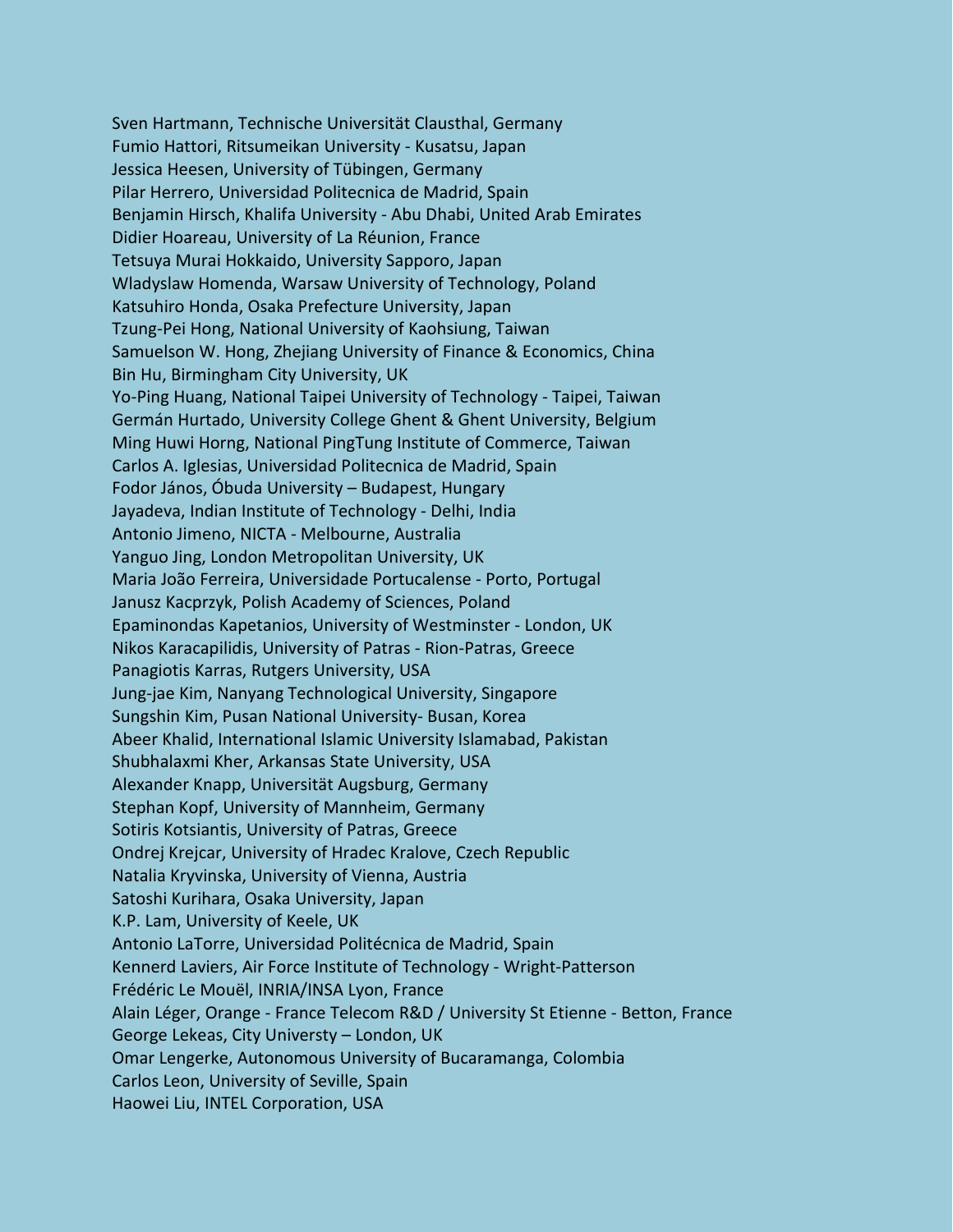Wei Liu, Amazon.com - Seattle, USA Abdel-Badeeh M. Salem, Ain Shams University - Cairo, Egypt Giuseppe Mangioni, University of Catania, Italy Gregorio Martinez, University of Murcia, Spain George Mastorakis, Technological Educational Institute of Crete, Greece Constandinos X. Mavromoustakis, University of Cyprus, Cyprus Pier Luigi Mazzeo, Institute on Intelligent System for Automation - Bari, Italy Michele Melchiori, Università degli Studi di Brescia, Italy Radko Mesiar, Slovak University of Technology Bratislava, Slovakia John-Jules Charles Meyer, Utrecht University, The Netherlands Angelos Michalas, TEI of Western Macedonia, Greece Veronica S. Moertini, Parahyangan Catholic University, Indonesia Dusmanta Kumar Mohanta, Birla Institute of Technology - Mesra, India Felix Mora-Camino, ENAC, Toulouse, France Fernando Moreira, Universidade Portucalense - Porto, Portugal Pieter Mosterman, MathWorks, Inc. - Natick, USA Haris Mouratidis, University of East London, UK Isao Nakanishi, Tottori University, Japan Tomoharu Nakashima, Osaka Prefecture University, Japan Michael Negnevitsky, University of Tasmania, Australia Filippo Neri, University of Naples "Federico II", Italy Mario Arrigoni Neri, University of Bergamo, Italy Hongbo Ni, Northwestern Polytechnical University, China Kenneth S. Nwizege, Swansea University, UK Joanna Isabelle Olszewska, University of Gloucestershire, United Kingdom Hichem Omrani, CEPS/INSTEAD Research Institute, Luxembourg Frank Ortmeier, Otto-von-Guericke Universitaet Magdeburg, Germany Jeng-Shyang Pan, Harbin Institute of Technology, Taiwan Endre Pap, University Novi Sad, Serbia Marcin Paprzycki, Systems Research Institute / Polish Academy of Sciences - Warsaw, Poland Dana Petcu, West University of Timisoara, Romania Leif Peterson, Methodist Hospital Research Institute / Weill Medical College, Cornell University, USA Diego Pinheiro-Silva, University of Pernambuco, Brazil Alain Pirott, Université de Louvain - Louvain-la-Neuve, Belgium Agostino Poggi, Università degli Studi di Parma, Italy Radu-Emil Precup, "Politehnica" University of Timisoara, Romania Anca Ralescu, University of Cincinnati, USA Fano Ramparany, Orange Labs Networks and Carrier (OLNC) - Grenoble, France Martin Randles, Liverpool John Moores University, UK Zbigniew W. Ras, University of North Carolina - Charlotte & Warsaw University of Technology, Poland José Raúl Romero, University of Córdoba, Spain Danda B. Rawat, Georgia Southern University, USA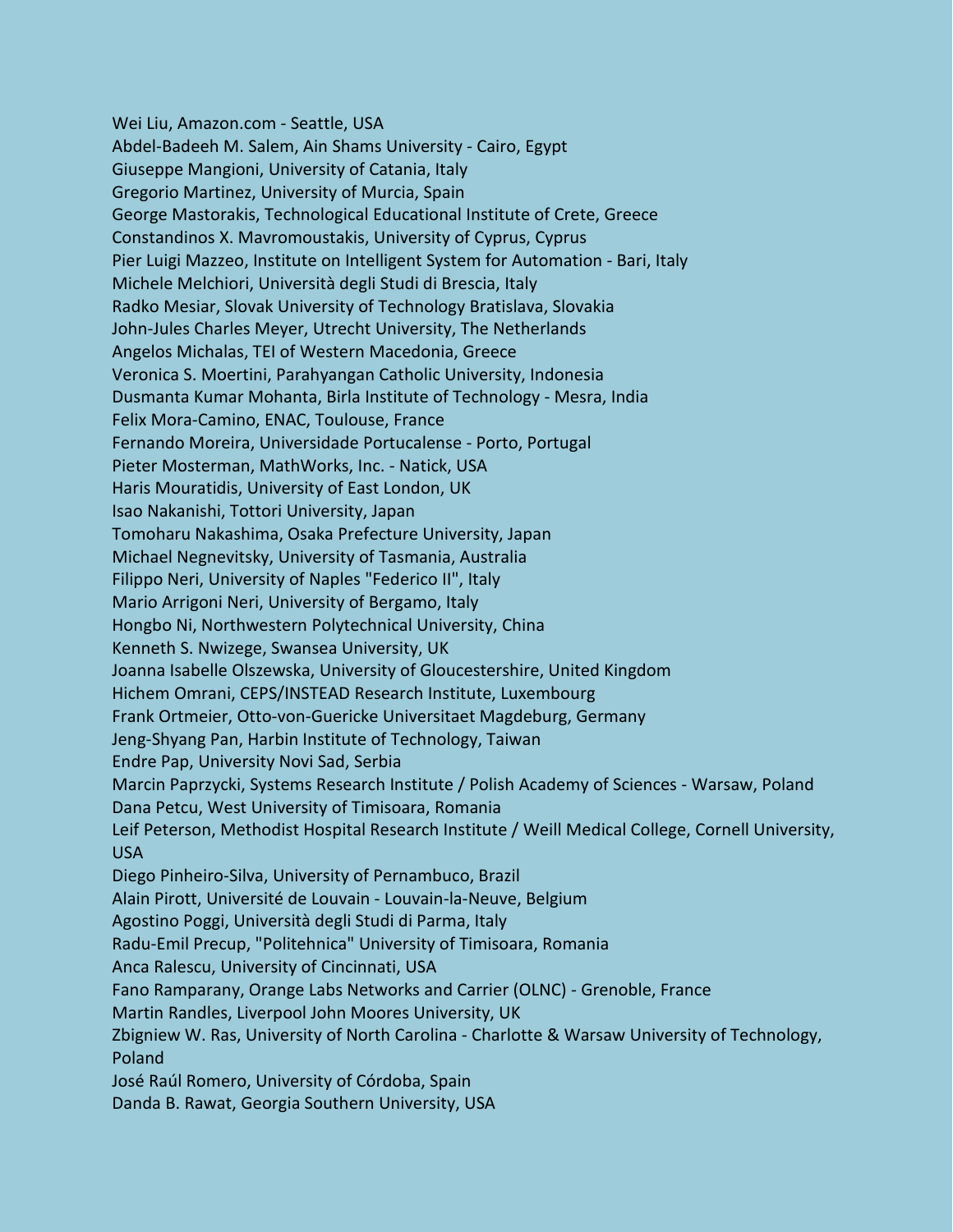David Riaño, Universitat Rovira i Virgili, Spain Daniel Rodríguez, University of Alcalá - Madrid, Spain Agos Rosa, Technical University of Lisbon, Portugal Gunter Saake, University of Magdeburg, Germany Ozgur Koray Sahingoz, Turkish Air Force Academy, Turkey Demetrios G. Sampson, University of Piraeus, Greece Daniel Schang, Groupe Signal Image et Instrumentation - ESEO, France Ingo Schwab, Karlsruhe University of Applied Sciences, Germany Amal El Fallah Seghrouchni, University of Pierre and Marie Curie (Paris 6) - Paris, France Hirosato Seki, Kwansei Gakuin University, Japan Timothy K. Shi, National Central University, Taiwan Kuei-Ping Shih, Tamkang University - Taipei, Taiwan Choonsung Shin, Carnegie Mellon University, USA Peter Sincák, Technical University of Kosice, Slovakia Spiros Sirmakessis, Technological Educational Institute of Messolonghi, Greece Alexander Smirnov, St. Petersburg Institute for Informatics and Automation of Russian Academy of Sciences (SPIIRAS), Russia João Miguel Sousa, Universidade de Lisboa, Portugal Paolo Spagnolo, Italian National Research Council, Italy Adel Taweel, King's College London, UK Abdel-Rahman Tawil, University of East London, UK Olivier Terzo, Istituto Superiore Mario Boella (ISMB), Italy Jilei Tian, Nokia Research Center Beijing, China I-Hsien Ting, National University of Kaohsiung, Taiwan Federico Tombari, University of Bologna, Italy Anand Tripathi, University of Minnesota Minneapolis, USA Juan Carlos Trujillo Mondéjar, University of Alicante, Spain Scott Turner, University of Northampton, UK Theodoros Tzouramanis, University of the Aegean, Greece Gantcho Vatchkov, University of the South Pacific (USP) in Suva, Fiji Island Jan Vascak, Technical University of KoSice, Slovakia Jose Luis Vazquez-Poletti, Universidad Complutense de Madrid, Spain Mario Vento, Università di Salerno - Fisciano, Italy Dimitros Vergados, Technological Educational Institution of Western Macedonia, Greece Nishchal K. Verma, Indian Institute of Technology Kanpur, India Susana Vieira, University of Lisbon, Portugal Mirko Viroli, Università di Bologna - Cesena, Italy Mattias Wahde, Chalmers University of Technology - Göteborg, Sweden Yan Wang, Macquarie University - Sydney, Australia Zhihui Wang, Dalian University of Technology, China Viacheslav Wolfengagen, Institute "JurInfoR-MSU", Russia Mudasser F. Wyne, National University - San Diego, USA Guandong Xu, Victoria University, Australia Songhua Xu, ORNL, USA